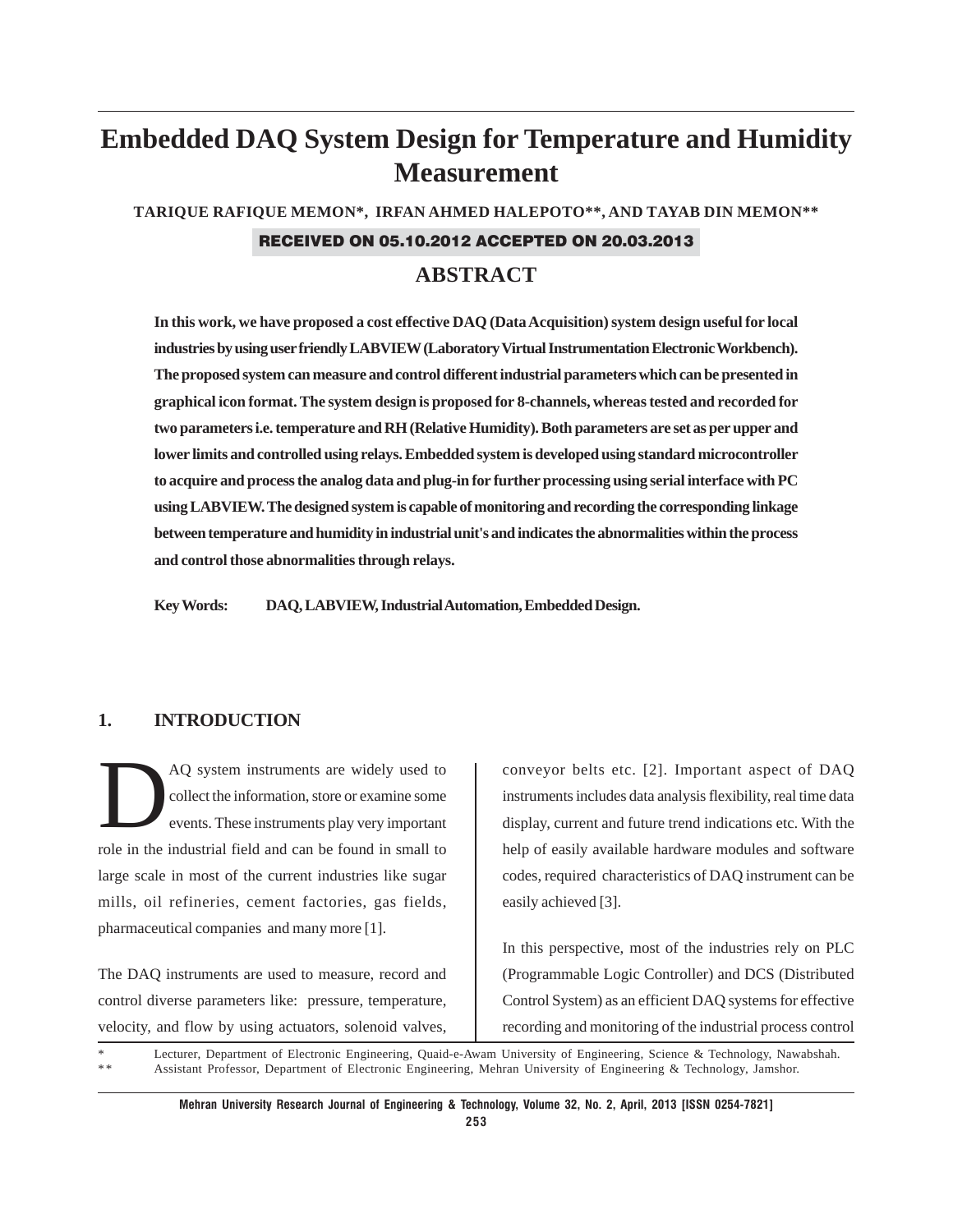[4]. These DAQ systems would become simpler to use, accurate, and flexible with the use of electronic tools. These electronic tools can be counted from simple recorders to complicated personal computers. Currently in industries, where sensors are used to measure temperature, flow, pressure and other parameters, DAQ products plays vital role a system. Nowadays, data acquisition system in industries has been replaced by computer control that is a process of sampling the signals which measure physical conditions that are analog in nature and converting them into a form of digital numerical values that can be manipulated by computer. These systems require hardware tools and software design to manage and collect multiple parameters either in analog or digital form. The Nationals Instruments are the giant producers of DAQ devices that facilitate from small to large scale industries [5-6]. The general block diagram of data acquisition system which contains the set of sensors, signal conditioning, hardware circuitry, recording mechanism and output display is shown in Fig 1. Every set of block is linked another set to perform specific tasks.

 DAQ cards have analog and digital inputs in a form of either voltage or current signals 4-20mA as the standard input of the card.

The hardware card of data acquisition system has flexibility of being installed to the personal computer either through USB, serial, parallel port or PCI port. In case of any additional sensor to be connected, the signal



conditioning circuit is incorporated to convert signal into voltage or in current. Signal conditioning circuit is normally connected with sensor for the case when the sensor output is not compatible with DAQ card. The signal conditioning circuit offers diverse functions like linearization, attenuation, amplification, filtration, isolation, and excitation [1]. Upper limits and lower limits ranges can be set for input parameters and output signal in order to have notification of any abnormality. For the purpose of monitoring of input parameters and output of the generated signal, special types of software can be used.

In Cai, et. al. [7] have designed a DAQ system with a single digital temperature sensor having maximum range of 125°C. In the proposed system, we are having all analog inputs that can measure many other parameters for example pressure, velocity, flow etc.

The remainder of this paper proceeds as follows. In Section 2, proposed hardware design is discussed, followed by proposed hardware implementation in Section 3. In Section 4, simulation results and observation are discussed that are followed by conclusion in Section 5.

#### **2. PROPOSED HARDWARE DESIGN**

The proposed system design was carried out in two steps namely hardware and software. In the following section, both design and implementation aspects are discussed in detail.

# **2.1 Proposed Hardware Design and Implementation**

Proposed hardware design is shown in Fig. 2. This design *FIG. 1. GENERAL BLOCK DIAGRAM OF DAQ* is based on 89S52 microcontroller, which belongs to the

**Mehran University Research Journal of Engineering & Technology, Volume 32, No. 2, April, 2013 [ISSN 0254-7821] 254**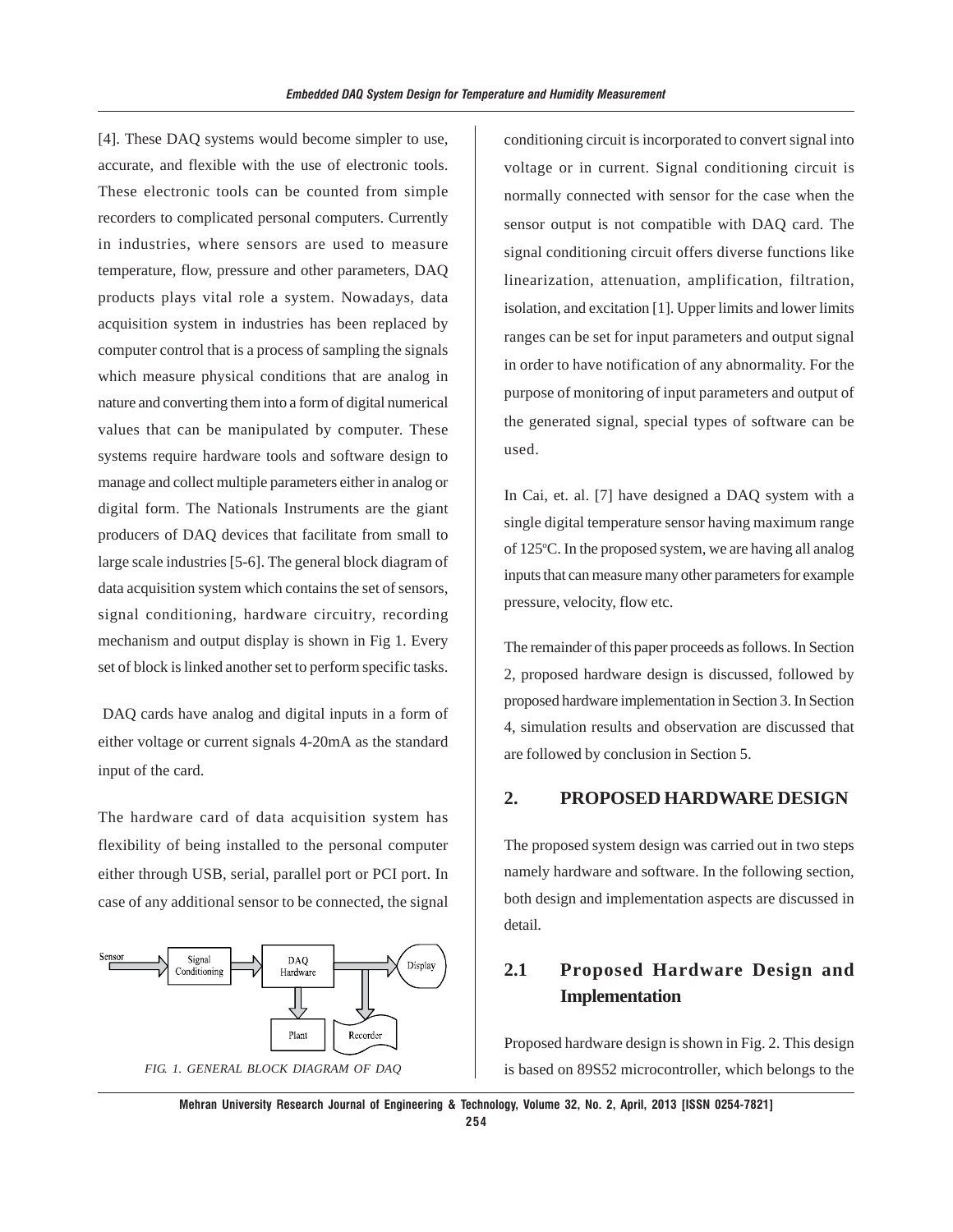family of 8051 series of microcontrollers. 89S52 microcontroller contains all the basic accessories of personal computer, like I/Os, RAM, ROM, CPU, UART, widely known as a "system on chip" controller.

Conversion block shown in the model is responsible to convert the analog signal into digital form. The digital signal is then processed by microcontroller. In our proposed model, analog to digital converter channel have the flexibility of 8 analog inputs to monitor 8 diverse parameters. For the measurement and monitoring of temperature and RH, two parameters are used in the implementation phase, while rest are being as optional. ADC (Analog to Ditital Converter) and Microcontroller are linked to collect the data and control the devices. In order to have adjustable control on device turn ON and turn OFF mechanism, relays have been incorporated.

The upper and lower limit of Temperature and Humidity can be set and adjusted as per set point. Two wire serial ports is used for interfacing, however USB can also be used.

It is noticeable that (Fig. 2) with only 3 serial port wires, the interface between computer and hardware is made and 8 bit parallel output data have been proposed. Serial communication packets were formed to transmit and receive the data through microcontroller. Serial packets are converted into specially generated codes through computer program codes. Finally any device can be turned on/off according to the specified codes.

Corresponding flow chart of the proposed hardware design is given in Fig. 3. The hardware contains 8



*FIG. 2. HARDWARE BLOCK DIAGRAM*

**Mehran University Research Journal of Engineering & Technology, Volume 32, No. 2, April, 2013 [ISSN 0254-7821]**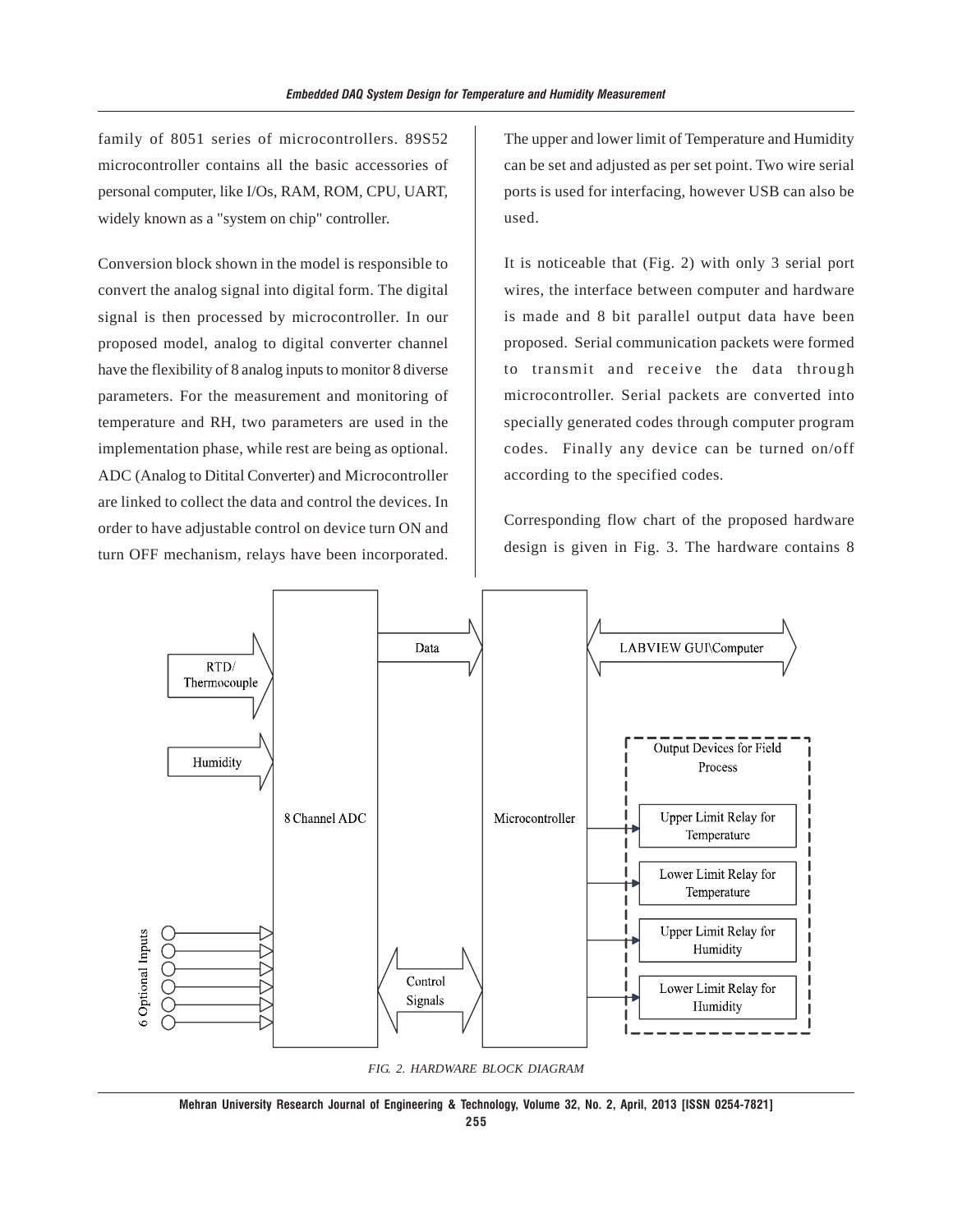channels ADC along with a microcontroller that is capable to measure 8 different parameters. Microcontroller performs channel selection step by step in sequence of one through eight. At the start of the system, microcontroller will send the control signal for selection of channel (may be any from 1-8) so that data from selected channel (for example 1) sensor will be received. Once the complete data from corresponding channel is received the interrupt signal will be generated by ADC to update microcontroller for further processing. Binary format of data is converted into 3 digit decimal numbers so that data can be easily taken to computer in form of ASCII (American Standard Code

for Information Interchange) codes. However, this data is saved temporary in RAM of microcontroller till other channels detect the data from ADC. We have considered three digits so that data goes from 000-999 (three digit) however, these digits can be increased to 4 or more or even decreased.

Similarly, another channel can be selected by microcontroller and the data will be converted into 3 digit format and stored into memory. Finally all the digits are sent to LABVIEW software where these 6 digit data will be divided into two sections of 3 digits for separate channels.



*FIG. 3. FLOW CHART OF THE PROPOSED HARDWARE MODEL*

**Mehran University Research Journal of Engineering & Technology, Volume 32, No. 2, April, 2013 [ISSN 0254-7821]**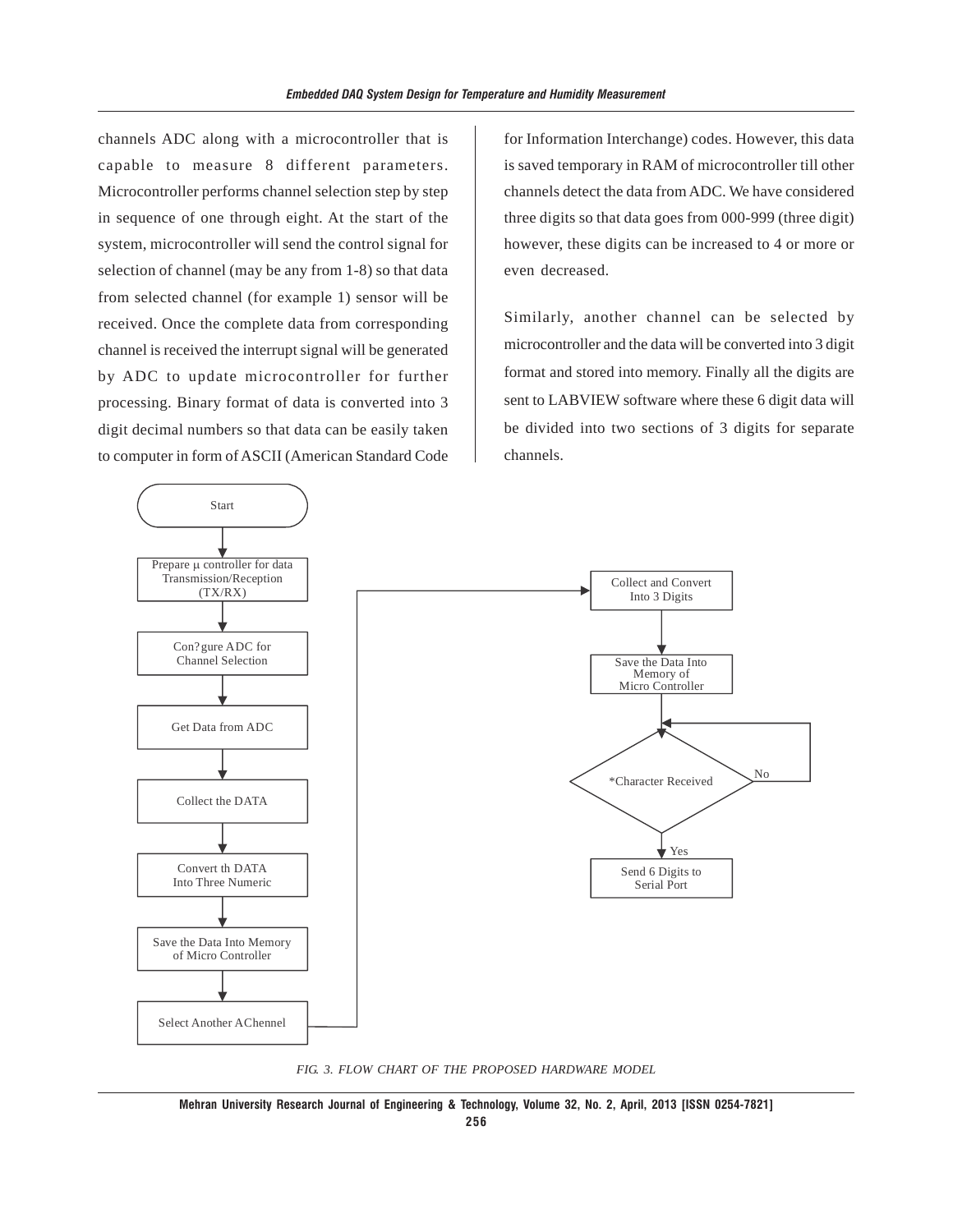The comparison of standard DAQ and proposed system is given in the Table 1. It can be seen that the proposed system offers more than one channels, and have upper and lower limits instead of only one as in contemporary DAQ systems. Other important aspects of proposed design are its simple interfaces, and costeffective nature that is about 5 times lesser than contemporary designs.

# **3. PROPOSED HARDWARE IMPLEMENTATION**

Many interfacing software tools are available to build a communication link between hardware and software starting from the most common one hyper terminal to MATLAB and LABView. In this work, we have adopted LABVIEW due to its simplicity, robust and user friendly nature.

LABVIEW software is flexible in nature and it has built in controls that can be customized as per application requirement to develop front and back panel GUI. Icons, symbols, knobs, buttons are used to design front panel whereas programming tools can be used

to develop the back panel in LABVIEW. Various interface standards like; RS-232, RS-485 and GPIB (General Purpose Interface Bus) can be connected by using wires [6].

The proposed system was designed and developed in the LABVIEW as shown in Fig 4. In this design, various controls have been incorporated including: visa configure visa write, visa read, visa close, data splitter, string converter, comparator, and selector.

# **4. DESIGN SIMULATION AND RESULTS**

Wet and dry bulbs are the methods to measure the humidity appropriately by employing two temperature sensors [8]. Humidity measurement formula is already built-in function in Formula block module of LABVIEW through which dry and wet bulb reading can be acquired [9]. Relative humidity table was needed for the purpose of humidity calculation of wet and dry bulb method. standard psychometric chart for measuring Humidity using dry and wet bulb method was adopted [10]. Following is given the detailed observations made so far.

| No. | Features                 | <b>PLC</b>                            | Specific Controller           | Proposed Design                                                                                          |  |
|-----|--------------------------|---------------------------------------|-------------------------------|----------------------------------------------------------------------------------------------------------|--|
| 1.  | User Friendly            | Yes                                   | Yes                           | Yes                                                                                                      |  |
| 2.  | Large number of I/Os     | Yes                                   | N <sub>o</sub>                | Yes                                                                                                      |  |
| 3.  | <b>PID</b>               | Yes                                   | N <sub>o</sub>                | N <sub>o</sub>                                                                                           |  |
| 4.  | <b>ON/OFF Controller</b> | Yes                                   | Yes                           | Yes                                                                                                      |  |
| 5.  | Set Point                | Upper Lower Both                      | Only One                      | Upper Lower Both                                                                                         |  |
| 6.  | Universal Inputs         | Yes                                   | Available in<br>Some Versions | Yes                                                                                                      |  |
| 7.  | Total Inputs             | Application Specific                  |                               | 2                                                                                                        |  |
| 8.  |                          | Upgrading Features Requires DAQ Cards | No Upgrading                  | Up to 8 Analog without Changing Hardware                                                                 |  |
| 9.  | Computer Interface       | Yes, Special<br>Software              | No                            | Any Interfacing Software can be Used, can be Built<br>with Visual Basic, C Language and even with MATLAB |  |
| 10. | Cost                     | More than 500\$                       | \$50                          | Component Cost Approximately \$10                                                                        |  |

**TABLE 1. EXISTING DAQ STANDARDS VERSUS PROPOSED MODEL**

**Mehran University Research Journal of Engineering & Technology, Volume 32, No. 2, April, 2013 [ISSN 0254-7821]**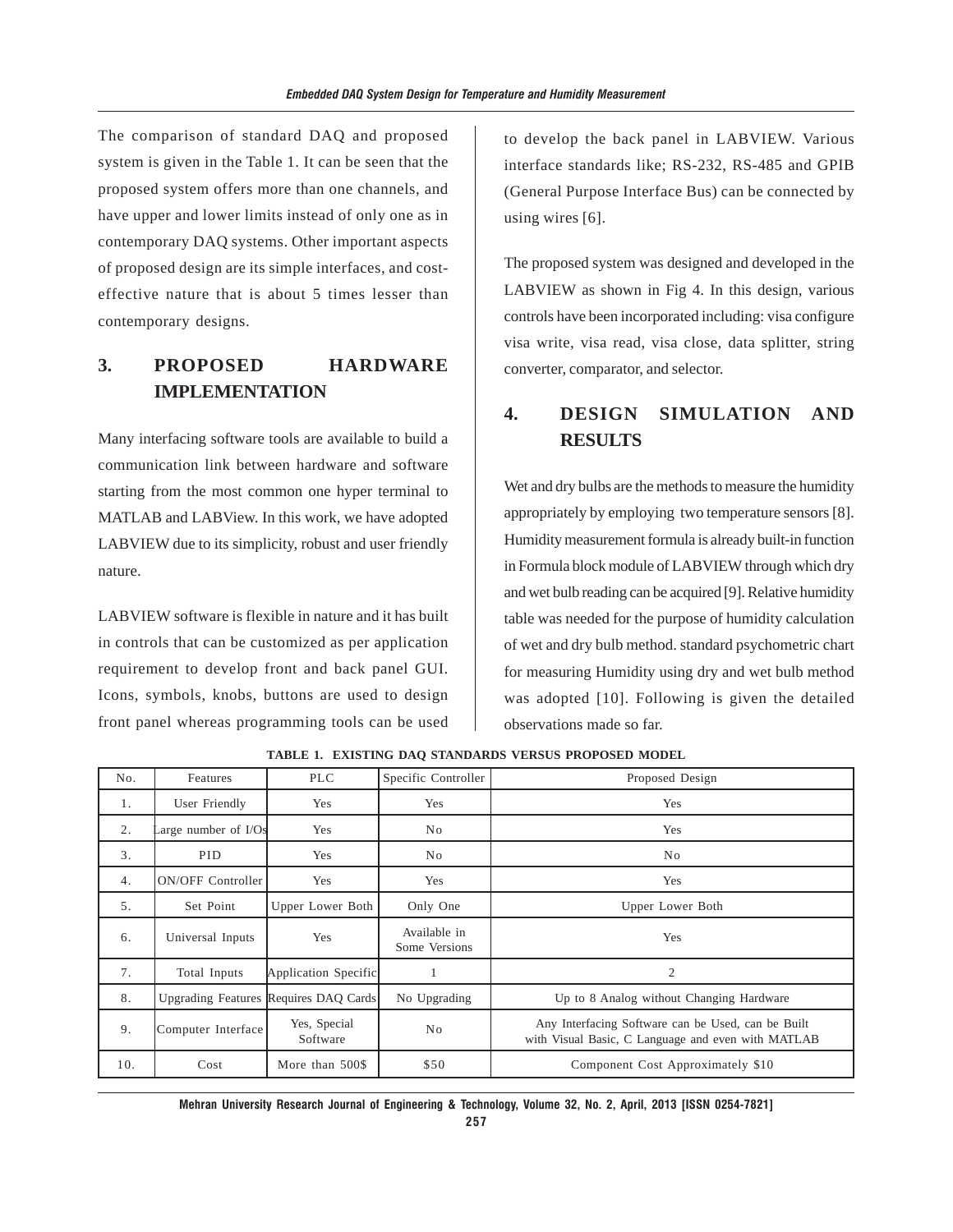### **4.1 Experimental Results Analysis**

Using dry and wet bulb temperature in the ranges of temperature (18-29 $\degree$ C) and relative humidities (55-78%), we have obtained observations for the proposed method using formula block in LABView. Using relative error formula (Equation (1)) we have calculated error percentage between the proposed method and the Psychometric chart.

(1)

where  $Y_n$  is expected value and  $X_n$  is measured value.

A series of results were obtained in LABVIEW by varying the temperature level of dry and wet bulb as shown in Table 2. The relative humidity obtained for second



 *FIG. 4. LABVIEW PROGRAMMING BLOCK*

**Mehran University Research Journal of Engineering & Technology, Volume 32, No. 2, April, 2013 [ISSN 0254-7821]**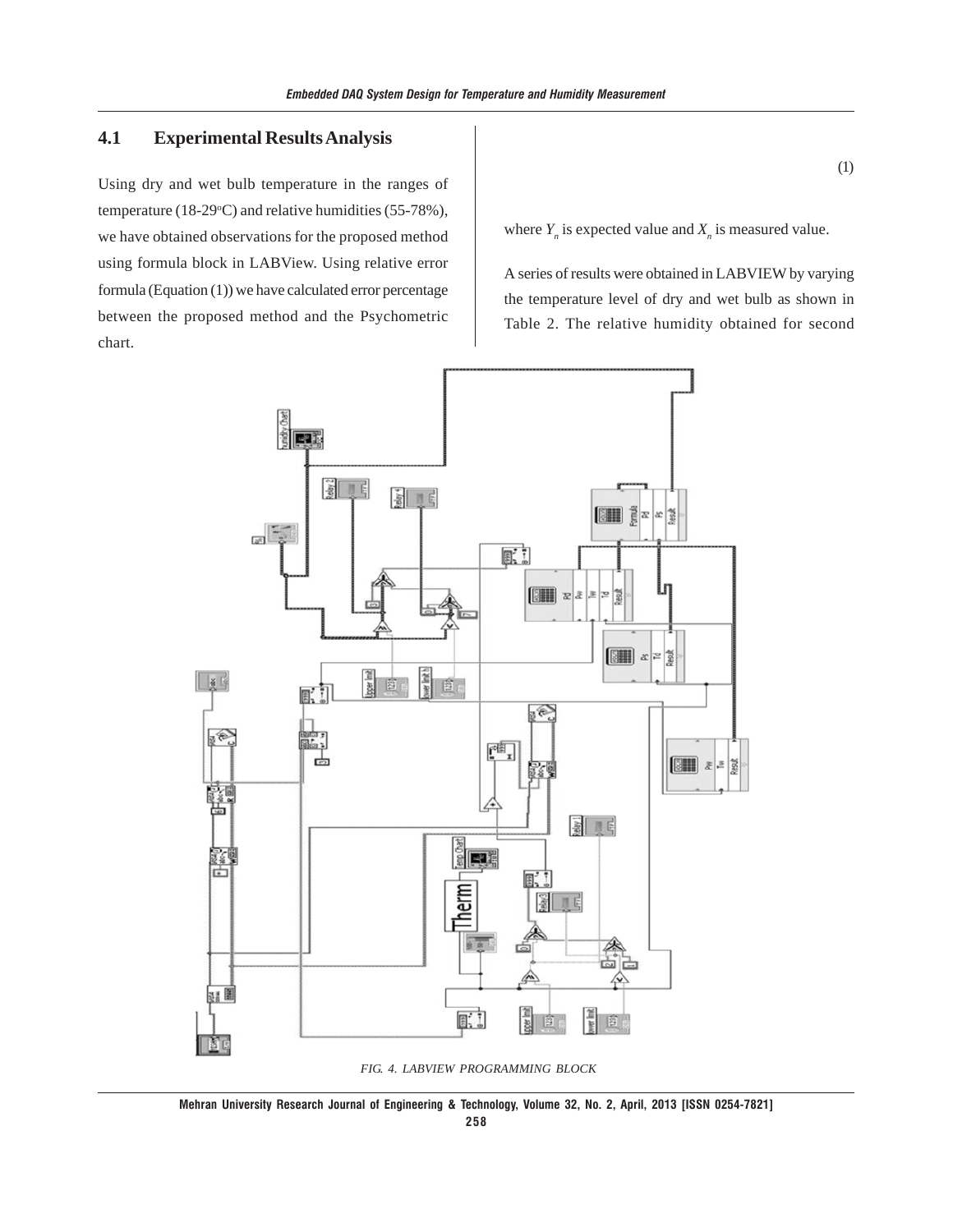| Observation<br>No. | Dry Bulb<br>Temperature | Wet Bulb<br>Temperature | Proposed Model<br>Results (RH $\%$ ) | Psychometric Chart<br>Results (RH $\%$ ) |  |  |  |  |
|--------------------|-------------------------|-------------------------|--------------------------------------|------------------------------------------|--|--|--|--|
|                    | 24                      | 19                      | 61.8                                 | 62                                       |  |  |  |  |
| 2.                 | 24                      | 18                      | 55.6                                 | 55                                       |  |  |  |  |
| 3.                 | 29                      | 24                      | 63.53                                | 66                                       |  |  |  |  |
| 4.                 | 28                      | 25                      | 76.5                                 | 78                                       |  |  |  |  |
| 5.                 | 27                      | 24                      | 76.3                                 | 78                                       |  |  |  |  |
| 6.                 | 27                      | 23                      | 69.3                                 | 71                                       |  |  |  |  |

**TABLE 2. WET AND DRY HUMIDITY COMPARATIVE RESULTS USING PROPOSED SYSTEM**

observation was 61.82%, at dry and wet bulb temperatures of 24 and 19°C that has relative error of 0.322% than Psychometric chart. Similarly, it can be seen that as dry and wet bulb temperature increases it impacts upon the relative humidity and relative error. However, this marginal error is acceptable for the proposed data acquisition system.

### **5. CONCLUSIONS**

In this work, we have proposed a robust and costeffective system design that can suit local industries for data acquisition and signal processing. This inexpensive system is designed for Industries, having 8-channels facility (i.e. Analog I/Os) to measure and record the processes of industries. This work has considered two important parameters to measure Temperature and RH as being mostly measured parameters in industries.

This system can be improved by incorporating more recent microcontroller with built-in features like AVR or ARM based Microcontroller. Such devices may reduce the overall system size at the expense of limited available conversion I/O (for example ADCs) etc.

#### **ACKNOWLEDGEMENT**

Authors are thankful to Mehran University of Engineering & Technology, Jamshoro, Pakistan, for provided laboratory

and technical support throughout this project. Authors also thankful to Prof. Dr. Bhawani Shankar Chowdhry, Dean, Faculty of Electrical, Electroni & Computer Engineering, MUET, who helped us throughout this work and provided technical support at all stages.

#### **REFERENCES**

- [1] Helfrick, A.D., and Cooper, W.D. "Modern Electronic Instrumentation and Measurement Techniques", Prentice Hall, 1990.
- [2] Khalid, B., "Effect of Temperature and Humidity on Salt Mine Environment", Pakistan Journal of Meteorology, Volume 7, pp. 71-81, 2010.
- [3] Jiannong, W., and Wei, W., "The Common Data Acquisition System Based on Arm9", IEEE 10th International Conference on Electronic Measurement & Instruments, pp. 324-327, 2011.
- [4] Carlsson, H., Svensson, B., Danielsson, F., and Lennartson, B. "Methods for Reliable Simulation-Based PLC Code Verification", IEEE Transactions on Industrial Informatics, Volume 8, pp. 267-278, 2012.
- [5] Gani, A., and Salami, M., "A LabVIEW Based Data Acquisition System for Vibration Monitoring and Analysis", IEEE Student Conference on Research and Development, pp. 62-65, 2002.
- [6] Spanik, P., Hargas, L., Hrianka, M., and Kozehuba, I., "Application of Virtual Instrumentation LabVIEW for Power Electronic System Analysis", 12th International IEEE on Power Electronics and Motion Control Conference, pp. 1699-1702, 2006.